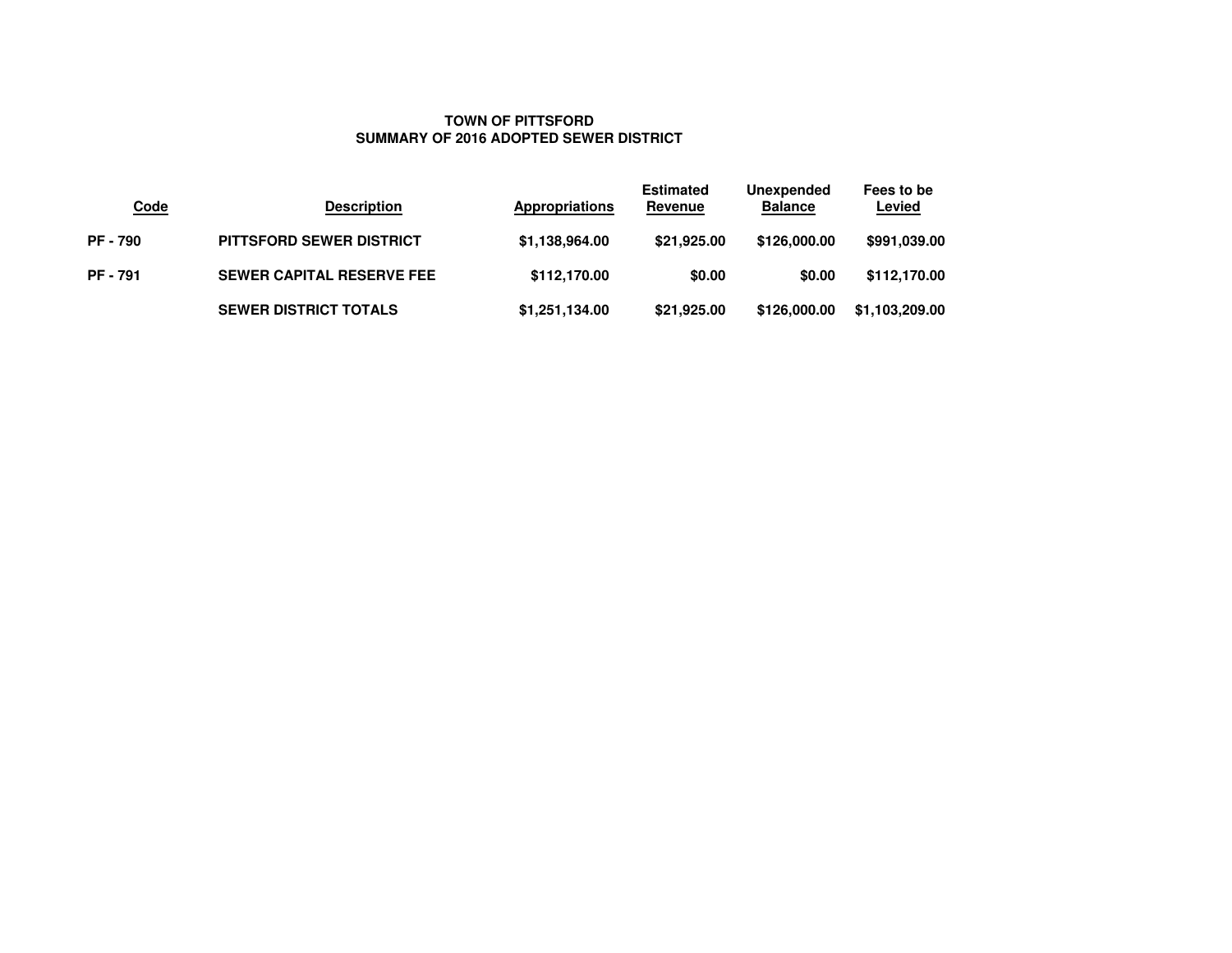## **2015 SEWER DISTRICT - ESTIMATED REVENUES AND UNEXPENDED BALANCE**

| Fund-Dept.-Line | Description                    | Actual<br>2013 | Actual<br>2014 | <b>Budget</b><br>2015 | <b>Department</b><br>2016 | <b>Proposed</b><br><u>2016</u> | <b>Adopted</b><br><u> 2016</u> |
|-----------------|--------------------------------|----------------|----------------|-----------------------|---------------------------|--------------------------------|--------------------------------|
|                 | 1001 REAL PROPERTY TAXES       | \$1,106,307.00 | \$1,120,782.00 | \$1,166,898.00        | \$0.00                    | \$0.00                         | \$0.00                         |
|                 | 1560 SAFETY INSPECTION FEES    | \$1,520.00     | \$1,280.00     | \$1,000.00            | \$1,000.00                | \$1,000.00                     | \$1,000.00                     |
|                 | 2120 SEWER RENTS               | \$4,686.61     | \$5,761.83     | \$5,000.00            | \$5,000.00                | \$5,000.00                     | \$5,000.00                     |
|                 | 2300 SERVICE - OTHER GOV'T.    | \$0.00         | \$302.14       | \$0.00                | \$0.00                    | \$0.00                         | \$0.00                         |
|                 | 2401 INTEREST & EARNINGS       | \$2,048.37     | \$1,459.80     | \$1,500.00            | \$1,425.00                | \$1,425.00                     | \$1,425.00                     |
|                 | 2590 PERMITS                   | \$2,910.00     | \$2,850.00     | \$2,500.00            | \$2,500.00                | \$2,500.00                     | \$2,500.00                     |
|                 | 2650 SALE OF SCRAP             | \$634.40       | \$0.00         | \$0.00                | \$0.00                    | \$0.00                         | \$0.00                         |
|                 | 2665 SALE OF EQUIPMENT         | \$0.00         | \$0.00         | \$0.00                | \$0.00                    | \$0.00                         | \$0.00                         |
|                 | 2680 INSURANCE RECOVERY        | \$0.00         | \$0.00         | \$0.00                | \$0.00                    | \$0.00                         | \$0.00                         |
|                 | 2701 REFUND OF PRIOR YEAR EXP. | \$649.46       | \$400.00       | \$0.00                | \$0.00                    | \$0.00                         | \$0.00                         |
|                 | 2770 MISCELLANEOUS INCOME      | \$607.44       | \$0.35         | \$0.00                | \$0.00                    | \$0.00                         | \$0.00                         |
|                 | 2774 EXTENSION FEES            | \$3,400.00     | \$2,800.00     | \$2,000.00            | \$2,000.00                | \$2,000.00                     | \$2,000.00                     |
|                 | 2775 ENTRANCE FEES             | \$5,423.66     | \$18,357.00    | \$10,000.00           | \$10,000.00               | \$10,000.00                    | \$10,000.00                    |
|                 | 2801 INTERFUND REVENUES        | \$0.00         | \$0.00         | \$0.00                | \$0.00                    | \$0.00                         | \$0.00                         |
|                 | 3960 STATE AID: EMERGENCY      | \$0.00         | \$0.00         | \$0.00                | \$0.00                    | \$0.00                         | \$0.00                         |
|                 | 4960 FED AID: EMERGENCY        | \$0.00         | \$0.00         | \$0.00                | \$0.00                    | \$0.00                         | \$0.00                         |
|                 | 5031 INTERFUND TRANSFER        | \$8,979.62     | \$0.00         | \$0.00                | \$0.00                    | \$0.00                         | \$0.00                         |
|                 |                                | \$1,137,166.56 | \$1,153,993.12 | \$1,188,898.00        | \$21,925.00               | \$21,925.00                    | \$21,925.00                    |
|                 | 5999 APPROP FD BALANCE         | \$0.00         | \$0.00         | \$110,000.00          | \$126,000.00              | \$126,000.00                   | \$126,000.00                   |
|                 |                                | \$1,137,166.56 | \$1,153,993.12 | \$1,298,898.00        | \$147,925.00              | \$147,925.00                   | \$147,925.00                   |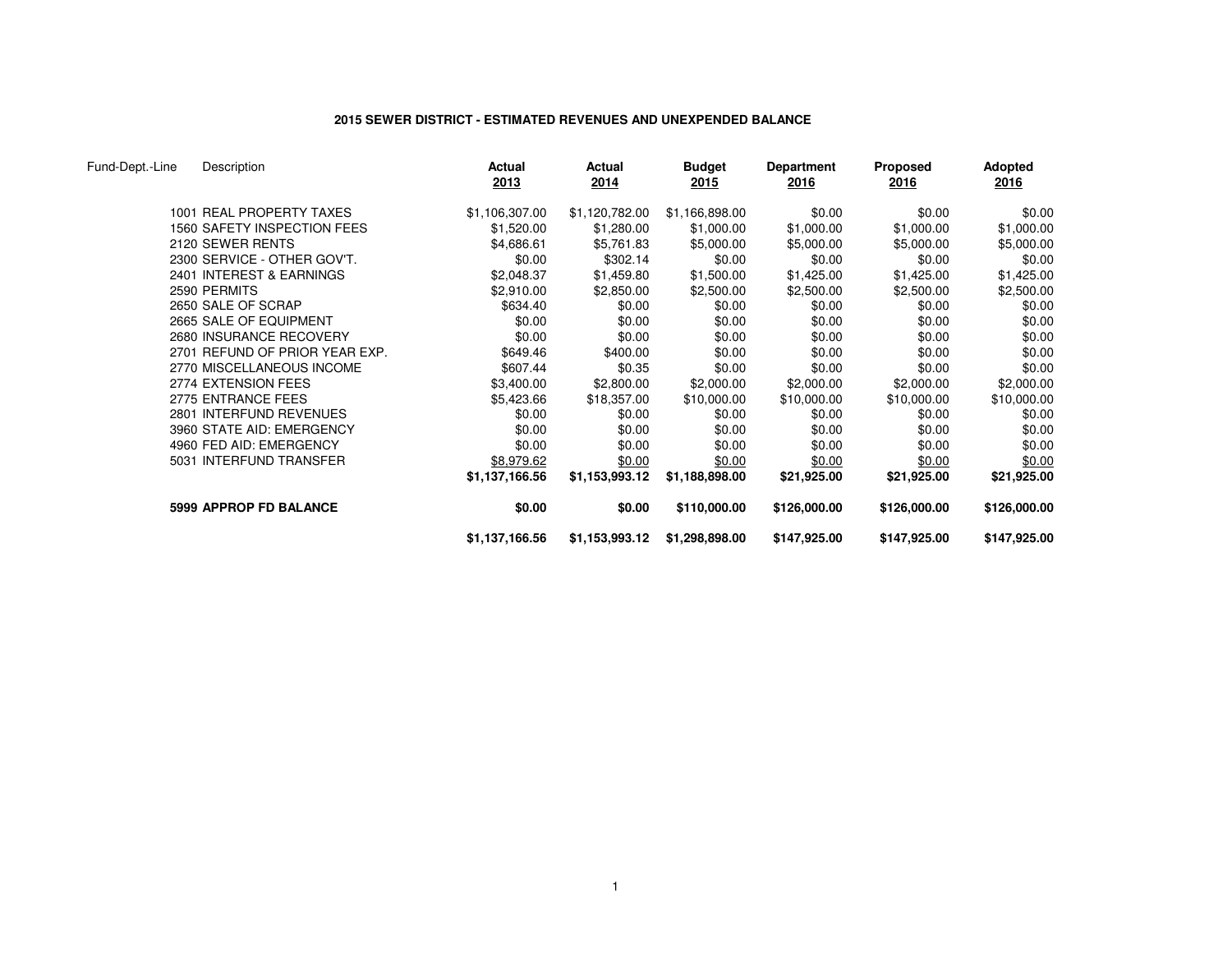## **006-1989-0000Pittsford Consolidated Sewer District -Equipment Replacement Schedules**

| <b>Fund-Dept.-Line</b>                          | <b>Description</b>                                                                            | <b>Actual</b><br>2013           | Actual<br>2014                      | <b>Budget</b><br><u> 2015 </u>          | <b>Department</b><br><u>2016</u>        | <b>Proposed</b><br>2016                 | <b>Adopted</b><br>2016                  |
|-------------------------------------------------|-----------------------------------------------------------------------------------------------|---------------------------------|-------------------------------------|-----------------------------------------|-----------------------------------------|-----------------------------------------|-----------------------------------------|
| 006-1989-2001<br>006-1989-2002<br>006-1989-2029 | Computer/Tech Equip Schedule<br>Office Equipment Replacement<br>Gen Admin - Fleet Replacement | \$0.00<br>\$0.00<br>\$77.833.07 | \$1,279.26<br>\$0.00<br>\$30,274.98 | \$1.390.00<br>\$1.110.00<br>\$70,385.00 | \$1,390.00<br>\$1.110.00<br>\$71,089.00 | \$1,390.00<br>\$1.110.00<br>\$71,089.00 | \$1,390.00<br>\$1,110.00<br>\$71,089.00 |
|                                                 | <b>Equipment Replacement - Totals</b>                                                         | \$77,833.07                     | \$31,554.24                         | \$72,885.00                             | \$73,589,00                             | \$73,589,00                             | \$73,589.00                             |

### **006-4560-0000Pittsford Consolidated Sewer District -Physician**

| Fund-Dept.-Line                | Description                   | <b>Actual</b><br>2013 | Actual<br>2014       | <b>Budget</b><br>2015 | <b>Department</b><br><u> 2016</u> | <b>Proposed</b><br><u>2016</u> | <b>Adopted</b><br>2016 |
|--------------------------------|-------------------------------|-----------------------|----------------------|-----------------------|-----------------------------------|--------------------------------|------------------------|
| 006-4560-4000<br>006-4560-4413 | Expense<br><b>CDL Testing</b> | \$0.00<br>\$610.00    | \$504.14<br>\$205.00 | \$400.00<br>\$400.00  | \$400.00<br>\$400.00              | \$400.00<br>\$400.00           | \$400.00<br>\$400.00   |
|                                | <b>Physician - Totals</b>     | \$610.00              | \$709.14             | \$800.00              | \$800.00                          | \$800.00                       | \$800.00               |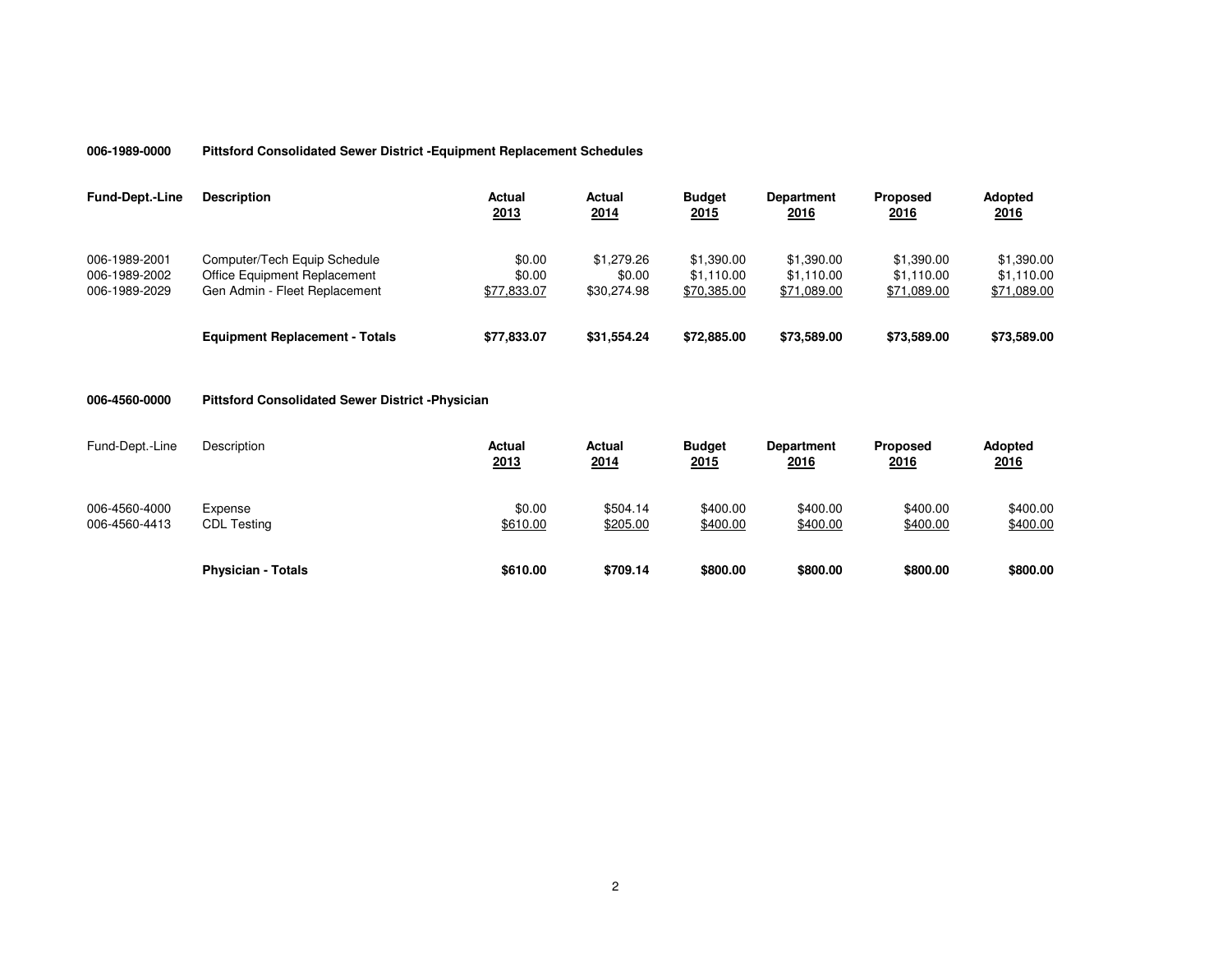#### **006-8110-0000Pittsford Consolidated Sewer District - Sewer Administration**

| Fund-Dept.-Line                                                                                                     | <b>Description</b>                                                                                                                                                         | <b>Actual</b><br>2013                                                         | Actual<br>2014                                                                    | <b>Budget</b><br>2015                                                                  | <b>Department</b><br>2016                                                            | <b>Proposed</b><br>2016                                                              | <b>Adopted</b><br>2016                                                               |
|---------------------------------------------------------------------------------------------------------------------|----------------------------------------------------------------------------------------------------------------------------------------------------------------------------|-------------------------------------------------------------------------------|-----------------------------------------------------------------------------------|----------------------------------------------------------------------------------------|--------------------------------------------------------------------------------------|--------------------------------------------------------------------------------------|--------------------------------------------------------------------------------------|
| 006-8110-1000                                                                                                       | Salaries:<br><b>Salaries - Total:</b>                                                                                                                                      | \$130,167.20                                                                  | \$118,891.65                                                                      | \$127,393.00                                                                           | \$137,365.00                                                                         | \$137,365.00                                                                         | \$137,365.00                                                                         |
| 006-8110-2002                                                                                                       | Office Equipment                                                                                                                                                           | \$0.00                                                                        | \$129.99                                                                          | \$500.00                                                                               | \$500.00                                                                             | \$500.00                                                                             | \$500.00                                                                             |
|                                                                                                                     | <b>Equipment - Total:</b>                                                                                                                                                  | \$0.00                                                                        | \$129.99                                                                          | \$500.00                                                                               | \$500.00                                                                             | \$500.00                                                                             | \$500.00                                                                             |
| 006-8110-4000<br>006-8110-4101<br>006-8110-4407<br>006-8110-4409<br>006-8110-4600<br>006-8110-4603<br>006-8110-4604 | Expense<br><b>Office Supplies</b><br><b>Computer Maintenance Services</b><br><b>Maintenance Contracts</b><br>Miscellaneous Expense<br><b>Association Dues</b><br>Education | \$1,427.70<br>\$231.41<br>\$0.00<br>\$919.45<br>\$30.39<br>\$184.00<br>\$0.00 | \$1,580.93<br>\$268.53<br>\$0.00<br>\$1,011.40<br>\$199.32<br>\$189.00<br>\$99.00 | \$350.00<br>\$1,200.00<br>\$6,500.00<br>\$1,000.00<br>\$400.00<br>\$200.00<br>\$250.00 | \$350.00<br>\$1,200.00<br>\$500.00<br>\$1,400.00<br>\$400.00<br>\$200.00<br>\$250.00 | \$350.00<br>\$1,200.00<br>\$500.00<br>\$1,400.00<br>\$400.00<br>\$200.00<br>\$250.00 | \$350.00<br>\$1,200.00<br>\$500.00<br>\$1,400.00<br>\$400.00<br>\$200.00<br>\$250.00 |
|                                                                                                                     | <b>Expense - Total:</b>                                                                                                                                                    | \$2,792.95                                                                    | \$3,348.18                                                                        | \$9,900.00                                                                             | \$4,300.00                                                                           | \$4,300.00                                                                           | \$4,300.00                                                                           |
|                                                                                                                     | <b>Sewer Administration - Total:</b>                                                                                                                                       | \$132,960.15                                                                  | \$122,369.82                                                                      | \$137,793.00                                                                           | \$142,165.00                                                                         | \$142,165.00                                                                         | \$142,165.00                                                                         |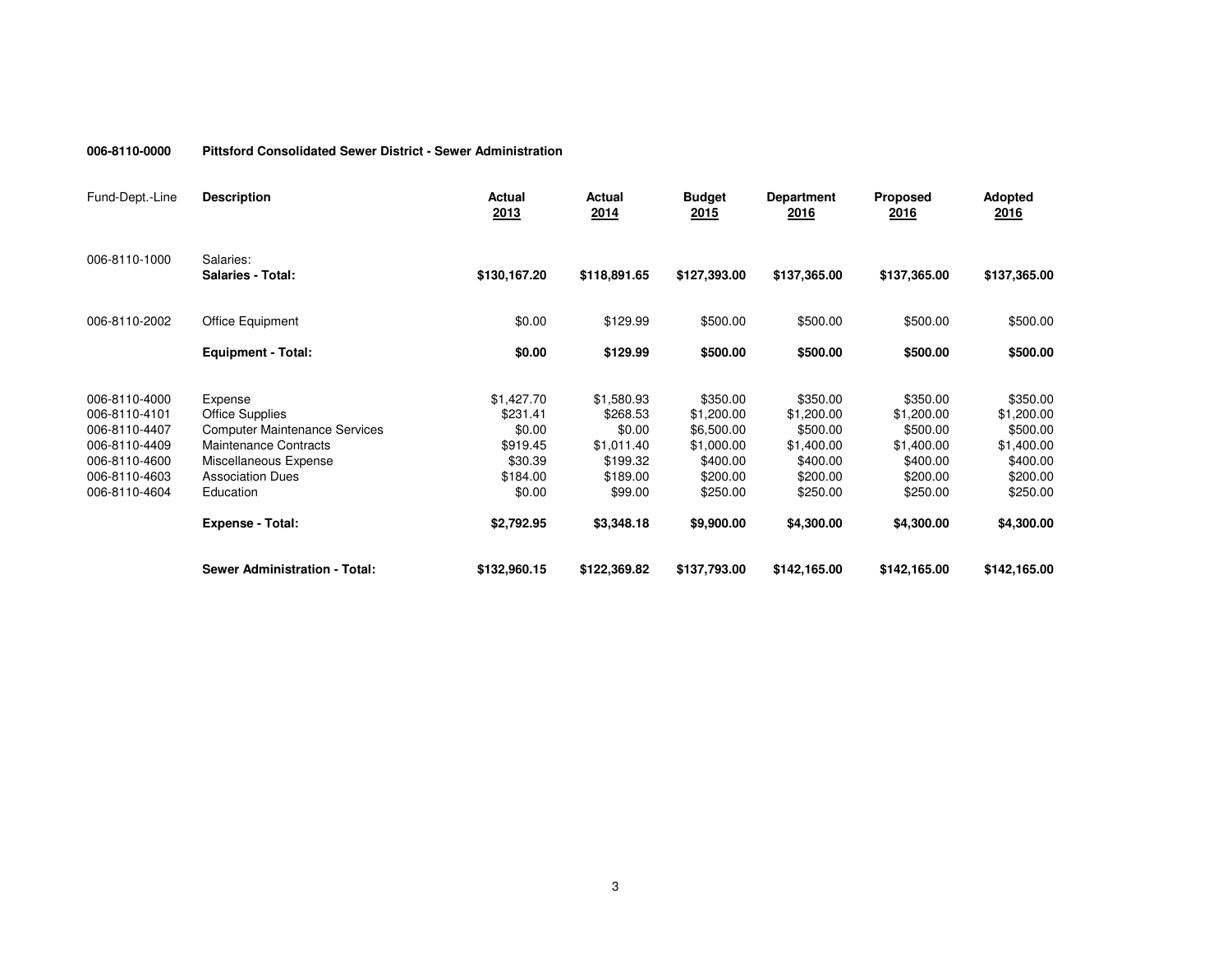#### **006-8120-0000Pittsford Sewer District - Sewer Transmission**

| <b>Fund-Dept.-Line</b> | <b>Description</b>                         | <b>Actual</b><br>2013 | <b>Actual</b><br>2014 | <b>Budget</b><br>2015 | <b>Department</b><br>2016 | <b>Proposed</b><br>2016 | Adopted<br>2016 |
|------------------------|--------------------------------------------|-----------------------|-----------------------|-----------------------|---------------------------|-------------------------|-----------------|
| 006-8120-1000          | Salaries:                                  |                       |                       |                       |                           |                         |                 |
|                        |                                            | \$234,250.48          | \$259,262.61          | \$326,898.00          | \$321,236.00              | \$288,486.00            | \$288,486.00    |
| 006-8120-1000          | Seasonal Salaries:<br>2 - Seasonal Laborer | \$5,107.44            | \$9,821.92            | \$10,708.00           | \$10,922.00               | \$10,922.00             | \$10,922.00     |
|                        | <b>Salaries - Total</b>                    | \$239,357.92          | \$269,084.53          | \$337,606.00          | \$332,158.00              | \$299,408.00            | \$299,408.00    |
| 006-8120-2006          | Capital Improvements - Sewer               | \$18,100.00           | \$44,153.96           | \$45,250.00           | \$53,700.00               | \$28,700.00             | \$28,700.00     |
| 006-8120-2007          | Capital Improvements - Building            | \$16,334.25           | \$3,805.00            | \$32,400.00           | \$39,800.00               | \$39,800.00             | \$39,800.00     |
| 006-8120-2026          | <b>Small Sewer Equipment</b>               | \$8,942.05            | \$9,489.88            | \$5,100.00            | \$9,000.00                | \$9,000.00              | \$9,000.00      |
|                        | <b>Equipment - Total</b>                   | \$43,376.30           | \$57,448.84           | \$82,750.00           | \$102,500.00              | \$77,500.00             | \$77,500.00     |
| 006-8120-4105          | Vehicle Maintenance                        | \$6,913.56            | \$6,595.31            | \$8,100.00            | \$8,000.00                | \$8,000.00              | \$8,000.00      |
| 006-8120-4107          | <b>Unleaded Fuel</b>                       | \$9,813.31            | \$8,452.47            | \$12,500.00           | \$12,500.00               | \$12,500.00             | \$12,500.00     |
| 006-8120-4108          | <b>Diesel Fuel</b>                         | \$11,002.36           | \$9,464.75            | \$12,500.00           | \$18,000.00               | \$18,000.00             | \$18,000.00     |
| 006-8120-4110          | Uniforms                                   | \$149.49              | \$684.89              | \$750.00              | \$750.00                  | \$750.00                | \$750.00        |
| 006-8120-4111          | <b>Materials</b>                           | \$30,919.09           | \$20,007.33           | \$26,250.00           | \$26,250.00               | \$26,250.00             | \$26,250.00     |
| 006-8120-4125          | <b>Facilities Repair</b>                   | \$1,533.21            | \$2,423.42            | \$4,500.00            | \$4,500.00                | \$4,500.00              | \$4,500.00      |
| 006-8120-4137          | <b>Safety Supplies</b>                     | \$711.30              | \$1,267.83            | \$1,700.00            | \$1,500.00                | \$1,500.00              | \$1,500.00      |
| 006-8120-4201          | Telephone                                  | \$4,948.66            | \$4,967.41            | \$6,324.00            | \$6,180.00                | \$6,180.00              | \$6,180.00      |
| 006-8120-4202          | Gas & Electric                             | \$29,032.24           | \$33,797.56           | \$42,950.00           | \$42,950.00               | \$42,950.00             | \$42,950.00     |
| 006-8120-4203          | Water & Sewer                              | \$720.66              | \$667.62              | \$1,150.00            | \$1,150.00                | \$1,150.00              | \$1,150.00      |
| 006-8120-4300          | Insurance                                  | \$9,208.82            | \$10,446.46           | \$10,000.00           | \$10,000.00               | \$10,000.00             | \$10,000.00     |
| 006-8120-4400          | <b>Contracted Services</b>                 | \$7,893.79            | \$9,428.16            | \$11,005.00           | \$11,005.00               | \$11,005.00             | \$11,005.00     |
| 006-8120-4401          | Engineers                                  | \$2,850.09            | \$620.00              | \$3,000.00            | \$3,000.00                | \$3,000.00              | \$3,000.00      |
| 006-8120-4411          | <b>Contracted Sewer Repair</b>             | \$20,685.33           | \$12,875.70           | \$30,000.00           | \$30,000.00               | \$30,000.00             | \$30,000.00     |
| 006-8120-4412          | <b>Sewer Transmission Services</b>         | \$19,231.99           | \$20,214.74           | \$20,582.00           | \$20,582.00               | \$20,582.00             | \$20,582.00     |
| 006-8120-4600          | Miscellaneous                              | \$500.00              | \$108.16              | \$250.00              | \$250.00                  | \$250.00                | \$250.00        |
| 006-8120-4606          | Legal Ads                                  | \$0.00                | \$0.00                | \$200.00              | \$200.00                  | \$200.00                | \$200.00        |
| 006-8120-4613          | New Extensions Misc.                       | \$0.00                | \$230.00              | \$300.00              | \$300.00                  | \$300.00                | \$300.00        |
|                        | <b>Expense - Total</b>                     | \$156,113.90          | \$142,251.81          | \$192,061.00          | \$197,117.00              | \$197,117.00            | \$197,117.00    |
|                        | <b>Sewer Transmission - Total:</b>         | \$438,848.12          | \$468,785.18          | \$612,417.00          | \$631,775.00              | \$574,025.00            | \$574,025.00    |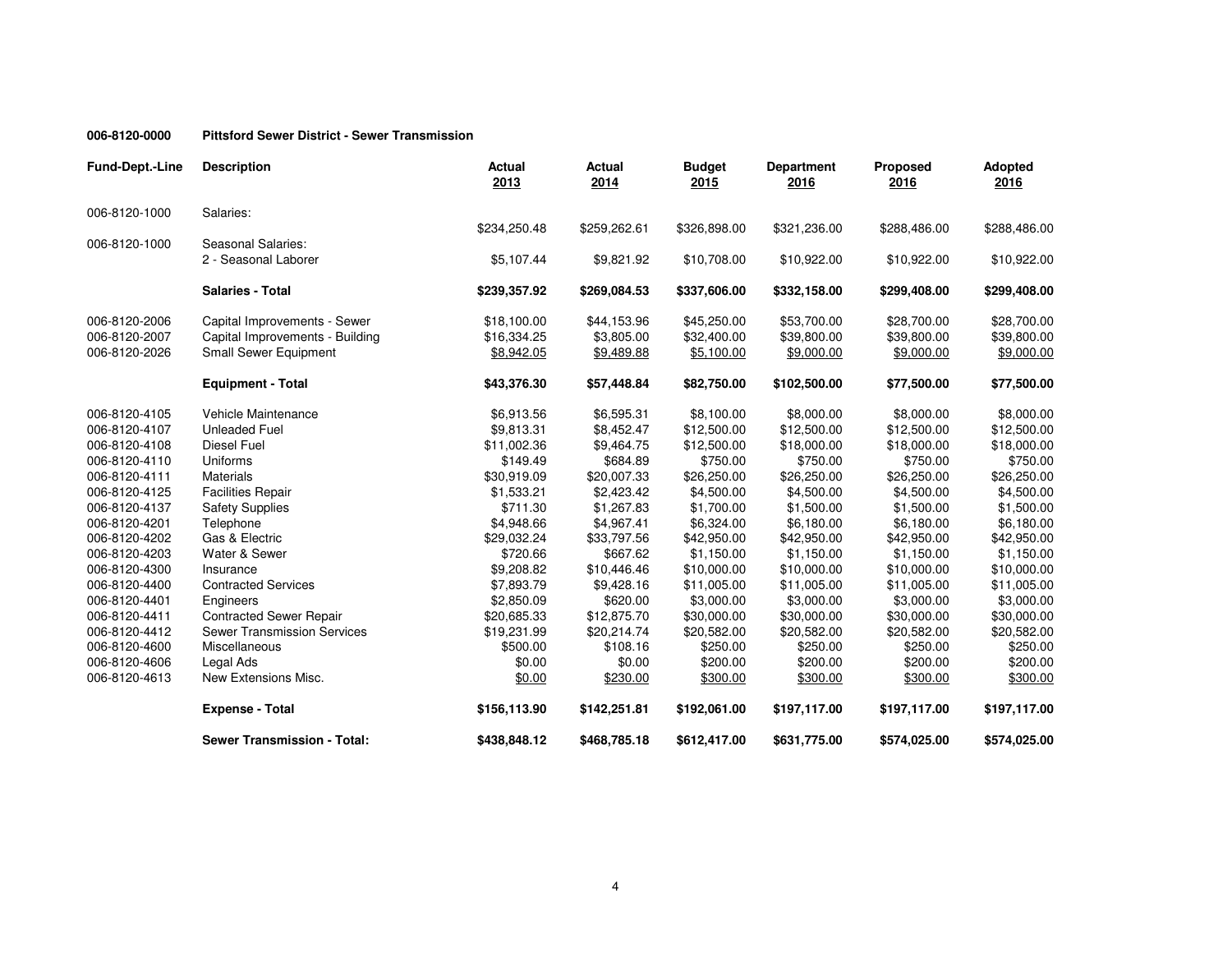#### **006-0000-8000Pittsford Consolidated Sewer District - Benefits**

| <b>Fund-Dept.-Line</b>         | <b>Description</b>                           | Actual<br>2013              | Actual<br>2014              | <b>Budget</b><br><u>2015</u> | <b>Department</b><br><u>2016</u> | <b>Proposed</b><br><u>2016</u> | <b>Adopted</b><br><u> 2016</u> |
|--------------------------------|----------------------------------------------|-----------------------------|-----------------------------|------------------------------|----------------------------------|--------------------------------|--------------------------------|
| 006-9010-8000                  | Retirement                                   | \$88,990.83                 | \$90,352.62                 | \$88,788.00                  | \$88,261.00                      | \$88,261.00                    | \$88,261.00                    |
| 006-9030-8000                  | Social Security Insurance                    | \$27,393.49                 | \$28,153.39                 | \$35,805.00                  | \$36,137.00                      | \$33,632.00                    | \$33,632.00                    |
| 006-9040-8000<br>006-9040-8001 | Worker's Compensation Insurance<br>First Aid | \$11,253.36<br>\$0.00       | \$13,355.00<br>\$49.21      | \$19,800.00<br>\$500.00      | \$19,800.00<br>\$500.00          | \$19,800.00<br>\$500.00        | \$19,800.00<br>\$500.00        |
| 006-9045-8000                  | Life Insurance                               | \$304.62                    | \$294.99                    | \$500.00                     | \$450.00                         | \$450.00                       | \$450.00                       |
| 006-9050-8000                  | Unemployment                                 | \$0.00                      | \$976.25                    | \$1,000.00                   | \$1,000.00                       | \$1,000.00                     | \$1,000.00                     |
| 006-9055-8000                  | Disability Insurance                         | \$988.33                    | \$806.71                    | \$2,000.00                   | \$1,200.00                       | \$1,200.00                     | \$1,200.00                     |
| 006-9060-8000<br>006-9060-8002 | Hospitalization<br>Dental                    | \$131,487.79<br>\$12,308.95 | \$135,637.57<br>\$10,931.31 | \$196,482.00<br>\$18,000.00  | \$189,047.00<br>\$18,000.00      | \$185,286.00<br>\$18,000.00    | \$185,286.00<br>\$18,000.00    |
| 006-9089-9000                  | Misc. Employee Benefits                      | \$199.00                    | \$83.53                     | \$256.00                     | \$256.00                         | \$256.00                       | \$256.00                       |
|                                | <b>Benefit - Total:</b>                      | \$272,926.37                | \$280,640.58                | \$363,131.00                 | \$354,651.00                     | \$348,385.00                   | \$348,385.00                   |